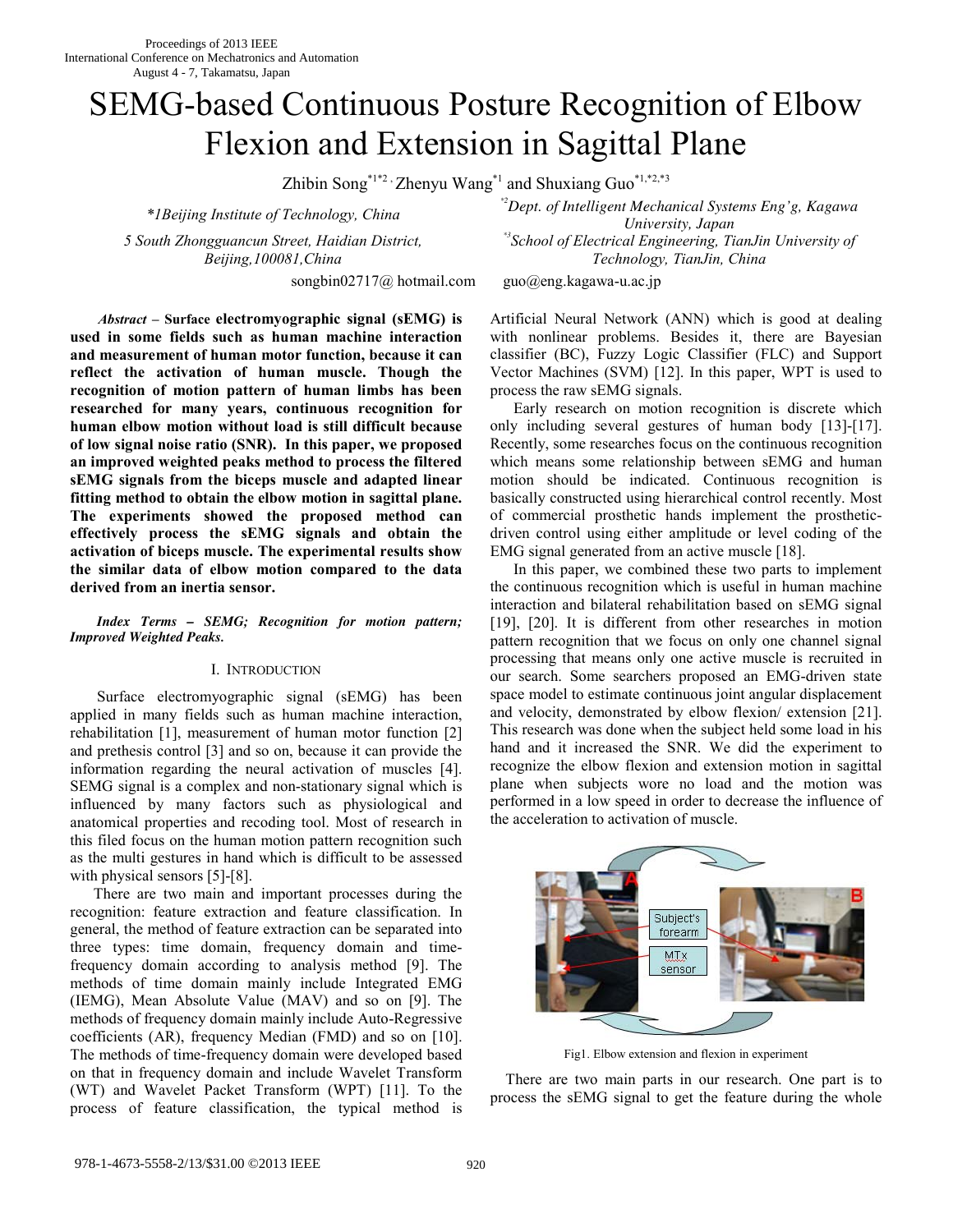motion. We proposed a weighted peaks method in previous research [22] and in this paper, we improved it to make the feature more effective. The second part is to map the feature vector to the motion in sagittal plane that is detected by using an inertia sensor. The first section introduces the research background about the sEMG signals; the second section shows the research methodology including the experimental approaches and experimental procedure. The third part shows the experimental results and last part shows the conclusions.

### II. METHODOLOGY

Though the elbow flexion and extension performed in the sagittal plane involved biceps muscle, triceps and other muscles, it is simpler to analyze this motion on the sagittal plane with upper arm relaxed, because the main active muscle is biceps muscle. Therefore, it is easier to obtain the relationship between muscle activation and human body motion. The motion was performed from status A (Fig. 1) to status B and range of motion is about 90 degree. The motion is required to be done three times in one experiment.

#### *A. SEMG signal acquisition and experiments*

The sEMG signals were acquired by using the bipolar surface electrodes with 12mm in diameter, located 18mm apart, and the sampling rate is 1000Hz (Fig 2). The electrodes are reusable and they are adhered to biceps muscles and a reference electrode is adhered to body where no muscles exist as ground signal. The sampling data were pre-processed with a commercial sEMG acquisition and filter device (Oisaka Electronic Device Ltd. Japan.) with 8 channels. In order to have a good skin contact with the electrodes, the subject's skin was shaved and cleaned with an alcohol swab. Fig. 3 shows the recorded raw sEMG signal from a subject's biceps muscle. The window length of sEMG samples was set to 256 ms for the real-time requirement in engineering application.

Four subjects (healthy students in our lab) are invited to participate in this experiment. They are required to perform the elbow flexion and extension for ten times shown in Fig.1. The angle of forearm is detected via an inertia sensor. SEMG recorded is processed through Matlab software.



Fig2. Experimental setup of sEMG acquisition



Fig.3 Example of raw sEMG signal recorded from biceps muscle

#### *B. Wavelet Transform Packet (WPT)*

Though the filter box is used to filter the noise in signals, it is inevitable to interlard some noise during sampling. Therefore, Wavelet Packet Transform (WPT) is used to process the original signal firstly. It generates a full wavelet basis decomposition tree. In each scale, not only the approximation signal as in DWT, but also the detail signals are filtered to obtain another two low and high frequency signals.

Given an EMG signal s(t), whose scaling space is assumed as  $U_0^0$ , wavelet packet transform can decompose  $U_0^0$  into small subspaces in dichotomous way, which can be calculated according to (1).

$$
U_{j-1}^n = U_{j}^{2n} \oplus U_{j}^{2n+1}, j \in \mathbb{Z}; n \in \mathbb{Z}_+ \tag{1}
$$

where *j* is the resolution level and  $oplus$  stands for orthogonal decomposition.  $U_{j+1}^n$ ,  $U_{j}^{2n}$  and  $U_{j}^{2n+1}$  are three close spaces corresponding to  $u_n(t)$ ,  $u_{2n}(t)$  and  $u_{2n+1}(t)$ .  $u_{n}(t)$  satisfies the following (2) [20].

$$
\begin{cases}\n u_{2n}(t) = \sqrt{2} \sum_{k \in \mathbb{Z}} h(k) u_n(2t - k) \\
u_{2n+1}(t) = \sqrt{2} \sum_{k \in \mathbb{Z}} g(k) u_n(2t - k)\n\end{cases}
$$
\n(2)

where the function  $u_0(t)$  can be identified with the scaling function  $\varphi$  and  $u_1(t)$  with the mother wavelet  $\psi$ .  $h(k)$  and  $g(k)$  are the coefficients of the low-pass and the high-pass filters respectively. The sub-signal at  $U_{i}^{n}$ , the nth subspace on the jth level, can be reconstructed by (3).

$$
s_{j}^{n}(t) = \sum_{k} D_{k}^{j,n} \psi_{j,k}(t), k \in Z \qquad (3)
$$

where  $\psi_{j,k}(t)$  is the wavelet function,  $D_k^{j,n}$  was the wavelet packet coefficients at  $U_i^{n}$ , which can be calculated by  $(4)$ .

$$
D_k^{\ j,n} = \int_{-\infty}^{\infty} s(t) \psi_{j,k}(t) dt \qquad (4)
$$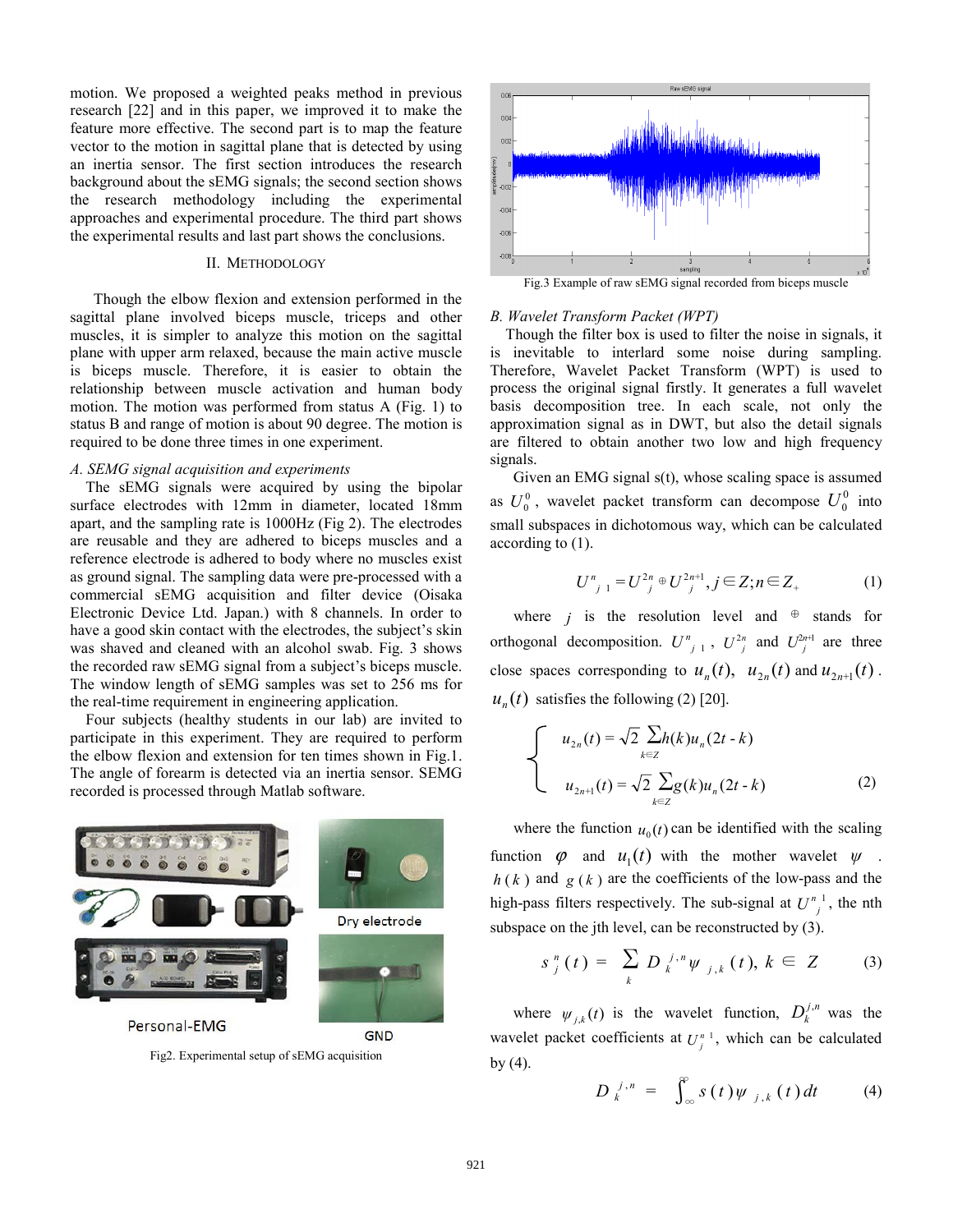

In this research, we chose Daubechies 2 and decomposition raw sEMG signal to the forth level. The reconstructed wavelet signals obtained by (4) are analyzed. The figure 4 shows the reconstructed sEMG signal processed by WPT in node 4.0. WPT generates a high-dimension feature vector. Some researches proposed lots of methods to reduce the dimension to save the calculation cost such as principle component analysis (PCA) and a self-organizing feature map (SOFM) [23]. In this paper, the most effective feature vectors are selected rather than all of vectors, namely the node 4.0, because the effective component of sEMG signals distribute in low frequency domain.

#### *C. Weighted peaks method*

The reconstructed sEMG signals processed by WPT have the different frequency in different nodes; therefore, the amount of peaks obtained in different nodes is different. First, zero crossing is used to find where the peak exists.

• Zero crossing 
$$
(ZC)
$$

$$
ZC = \sum_{n=1}^{N-1} \text{sgn}(s_n \times s_{n+1}) \cap |s_n - s_{n+1}| \geq \text{threshold}
$$
 (7)  
where sgn(x)=
$$
\begin{cases} 1, & \text{if } x < 0 \\ 0, & \text{otherwise} \end{cases}
$$
; threshold equals zero.

All the reconstructed sEMG signals of zero crossing are saved to obtain peaks and valleys among them.

Trend acquisition with weighted peaks

If 
$$
\max(s_{zc(i)} : s_{zc(i+1)}) + \min(s_{zc(i)} : s_{zc(i+1)}) \ge 0
$$
  

$$
P(i) = \max(s_{zc(i)} : s_{zc(i+1)})
$$
(8)

else if  $\max(s_{zc(i)} : s_{zc(i+1)}) + \min(s_{zc(i)} : s_{zc(i+1)})$  < 0

$$
P(i) = (-1) \times \min(s_{zc(i)} : s_{zc(i+1)})
$$
\n(9)

where  $S_{zc(i)}$  is the reconstructed sEMG signal of zero crossing;

 $P(i)$  is the peaks or valleys between the data of zero crossing and valleys is transformed into positive number.



According to the signals in Fig.5, it is not difficult to find that, the higher peaks reflect the trend of motion more than the lower peaks; therefore, the method of weighted peaks is proposed to increase the component of higher peak and decrease the component of lower peak to obtain the feature near to the motion of subject's forearm. In (10), the parameter of weighted peaks is set as 3 according to many times experiments. The figure 6 shows the results of weighted peaks using the values of figure 5.

$$
P(i+1) = \frac{1-n}{n}P(i) + \frac{1}{n}P(i+1)
$$
 (10)

 $\bigcap$  3,  $P(i+1) < P(i)$ Where  $n=$   $\uparrow$  1,  $P(i+1) = P(i)$  $1/3, P(i+1) > P(i)$ 

*C. Improved Weighted peaks method* 

 The weighted peaks methods aimed to extract feature of peaks of EMG signals based on increasing the component of the higher amplitude and decreasing the component of the lower amplitude. The weight bias to the high peaks can obtain the main features; however, the fixed weight can not smooth the feature trajectory because of the instability of sEMG signals. Therefore, the variable weight will be useful to process the instable peaks. The main method to improve the weighted peaks is controlling the variation of current data to the previous data. If the value obtained by the weighted peaks method is certain value (B) higher or lower than the previous value, the method will be carried out once more, until the variation is under the certain value (B). The effect of carrying out the weighted peaks method changed the weighted values in fact.

If 
$$
|P(i+1) - P(i)| > B
$$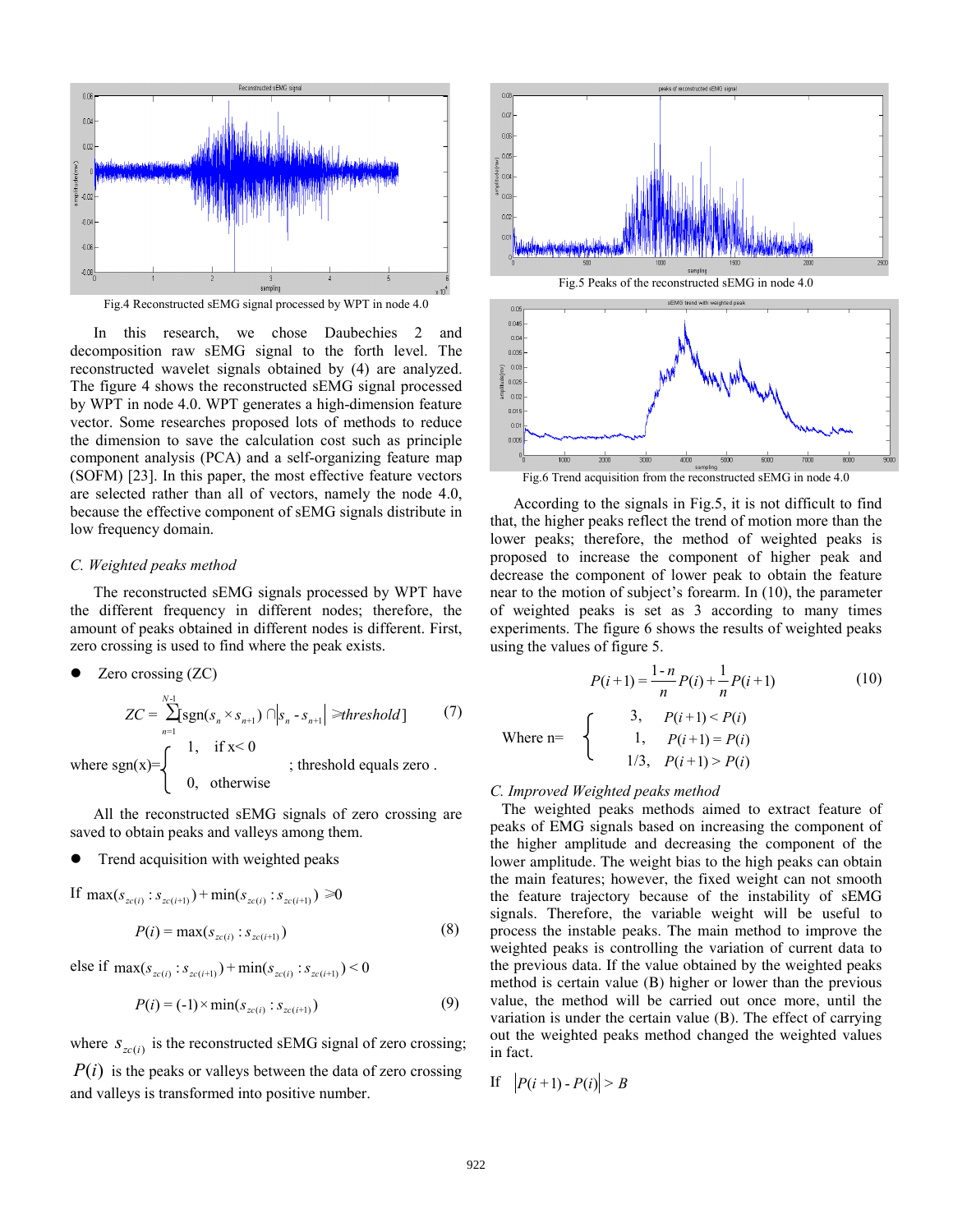$$
P(i+1) = \frac{1-n}{n}P(i) + \frac{1}{n}P(i+1)
$$
 (11)

If  $|P(i+1) - P(i)| \le B$ 

$$
P(i+1) = P(i+1)
$$
 (12)

# *D. linear map from the sEMG to motion*

 In this experiment, the subject was required to perform the elbow flexion and extension with his upper arm relaxed in the sagittal plane in a low and constant speed. The activation of biceps muscle is considered to be proportional to the motion of subject's forearm. Therefore, we adapted a simple proportional fitting line to map the weighted peaks of sEMG signals to the motion.

$$
M(i) = aP(i) + b \tag{13}
$$

The least square method was used to obtain the parameter a and b. Based on ten times experiments, average of a is 710 and value of b is -43.

#### III. EXPERIMENTS AND RESULTS

 In this paper, four subjects were required to perform the elbow flexion and extension in sagittal plane with their upper arms relaxed. The rational angle of forearm is about 90 degree in the sagittal plane from posture that forearm is vertical to the ground to the posture that forearm is parallel to horizontal plane. Figure 7 shows one subject was grasping an inertial sensor and one electrode was attaching on his biceps muscle and other subject wore the exoskeleton device. All of subjects were acquired the sEMG signals for their biceps muscles and only two subjects wore the exoskeleton device to evaluate the efficacy of the proposed methods. The experiment includes two levels. In the first level, the posture of subject's forearm was predicted through the weighted peaks method. In this level, elbow flexion and extension was required to be done three times in one experiment. Each subject was required to perform ten times experiments. After once experiment, the subject was allowed to rest for one minute. In the second level, the subjects' forearm posture was obtained by using the improved weighted peaks and the elbow flexion and extension was required to be done once in one experiment. It is the same with that in the first level the experiments were required to be performed ten times.

 One example of the first level experiment was shown in figure 8.In this figure, the vertical axis stands for the angle of forearm and it is easy to understand subject A performed elbow flexion and extension three times during the status A and status B (shown in Fig.1). The blue curve means the rational angle of forearm detected by using the inertia sensor. The red curve stands for the rational angle obtained by using the proposed method. Because the subjects perform the elbow flexion and extension from 0 degree to 90 degree, we did the simple processing that limits the minimum values of predicted results.



Fig.7. Two subjects were performing elbow flexion and extension, where one subject was attaching one electrode on the surface of biceps muscle and the other subject wore the exoskeleton device.

Fig.9 shows another typical experimental results from subject B . Subject B obtained better prediction for continuous posture of elbow flexion and extension in the first time. The other two times performance did not obtain good prediction due to the unstable sEMG signals. It is also indicated that it is difficult to predict the continuous posture for upper limb with weak sEMG signals.

Table I shows the average errors between detected angles and predicted angles for four subjects for ten times experiments, which indicated that the proposed method can predict the elbow flexion and extension in the sagittal plane at a certain degree. Subject A got the best prediction efficacy among all of subjects



Fig.8 The typical experimental result for subject A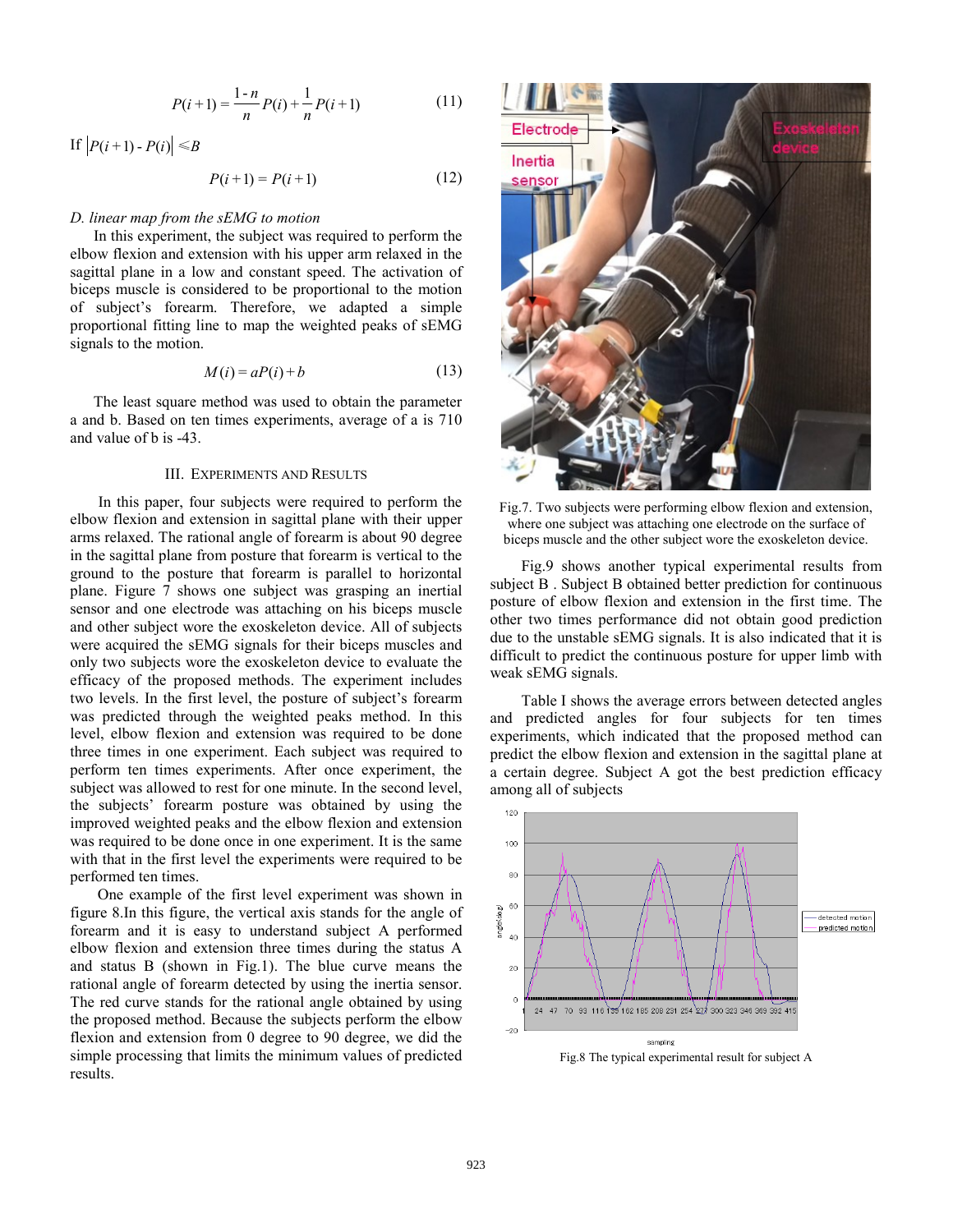

Table.I Average errors between detected motion and predicted motion in the first level experiment

| Subject   | Average errors(deg) |
|-----------|---------------------|
|           | 7.4( $\pm$ 1.4)     |
|           | $9.1(\pm 2.1)$      |
| $\subset$ | $8.2(\pm 1.9)$      |
|           | $9.4(\pm 2.6.)$     |

One example of the second level experimental results was shown in figure 10. In this figure, the trajectories of prediction and detection for elbow flexion and extension in the sagittal plane are almost the same. The predicted trajectory is smoother than that in the first level experiment, which indicated the improved weighted peaks method is more effective in reducing the instability of sEMG signals. Though the trajectory is smoother than that obtained by the weighted peaks method, there is still some instability where the variation of data is low, because the certain value B was not set low enough. However, if the B was set too low, the variation of sEMG peaks will be reduced and the posture of subjects' forearm can not be predicted accurately. The figure 11 shows the subject B's elbow flexion and extension which are obtained through prediction and detection in the second level experiment. This result also indicated that the predicted trajectory is almost the same with the detected trajectory.





Fig.11 The typical experimental result for subject B

Table.II Average errors between detected motion and predicted motion in the second level experiment

| Subject | Average errors(deg) |
|---------|---------------------|
| А       | $4.3(\pm 0.8)$      |
| в       | $4.8(\pm 1.1)$      |
| C       | $4.1(\pm 0.7)$      |
|         | $4.6(\pm 1.6.)$     |

Table II shows the average errors between detection and prediction motion for all subjects in the second level experiments. The average errors in the second level experiments are lower than those in the first level experiments. Different from the results in the first level experiments, the subject C got the smallest errors.

# IV. CONCLUSIONS

 In this paper, we focused on the relationship between surface EMG from the bieceps muscle to the motion of elbow flexion and extension on sagittal plane. This work can recognize the continuous posture of forearm on sagittal plane with subject's upper arm relaxed. WPT was used to process the raw sEMG signals for its good filter efficacy. The proposed weighted peaks method was used to obtain the signals where the higher amplitude signals got higher weight and lower amplitude signals got lower weight, so that the obtained signals reflect the activation of muscle smoothly. Last, linear equation was used to map the processed sEMG to human motion. Four subjects participated in experiments and the results show the proposed method can obtain the effective mapping relationship between sEMG and the flexion and extension on sagittal plane. Some higher errors for prediction existed, which indicated it was difficult to predict the continuous posture of forearm on sagittal plane accurately because the weak sEMG signals are unstable. The second level experimental results show the lower errors between the